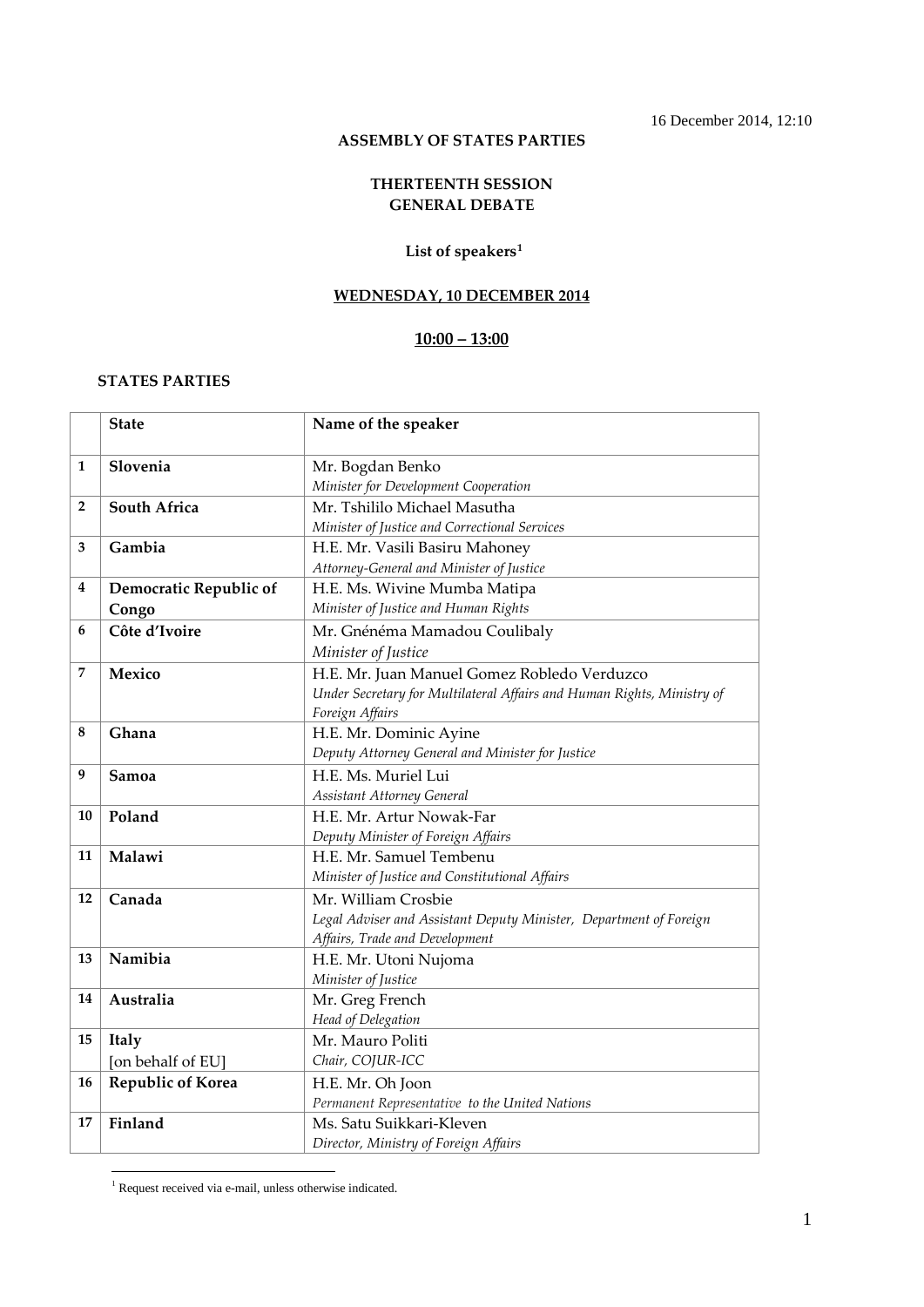| 18 | Germany     | H.E. Mr. Pascal Hector                                                       |
|----|-------------|------------------------------------------------------------------------------|
|    |             | Deputy Director General for Legal Affairs, Federal Foreign Office            |
| 19 | Zambia      | H.E. Ms. Mwaba P. Kasese-Bota                                                |
|    |             | Permanent Representative to the United Nations                               |
| 20 | Switzerland | H.E. Mr. Jürg Lindenmann                                                     |
|    |             | Deputy Director of the Directorate for International Law,                    |
|    |             | Federal Department of Foreign Affairs                                        |
| 21 | Georgia     | Mr. Teimuraz Antelava                                                        |
|    |             | Director of Public International Law, Ministry of Justice                    |
| 22 | Uganda      | H.E. Mr. Fredrick Ruhindi                                                    |
|    |             | Minister of State, Ministry of Justice and Constitutional Affairs and Deputy |
|    |             | Attorney General                                                             |

# **THURSDAY, 11 DECEMBER 2014**

# **15:00– 18:00**

|                | <b>State</b>                                                          | Name of the speaker                                                                               | <b>Time</b> |
|----------------|-----------------------------------------------------------------------|---------------------------------------------------------------------------------------------------|-------------|
| 1              | Nigeria                                                               | H.E. Mr. Ahmed Abdullahi Yola<br>Solicitor-General, Permanent Secretary, Ministry of Justice      | 15:00       |
| $\overline{2}$ | <b>United Kingdom of Great</b><br><b>Britain and Northern Ireland</b> | <b>Baroness Joyce Anelay</b><br>Minister of State, Foreign and Commonwealth Office                | 15:05       |
| 3              | Lesotho [on behalf of                                                 | H.E. Mr. Kelebone Maope                                                                           | 15:10       |
|                | <b>African States Parties</b> ]                                       | Permanent Representative to the United Nations                                                    |             |
| 4              | Liechtenstein                                                         | H.E. Mr. Christian Wenaweser<br>Permanent Representative to the United Nations                    | 15:15       |
| 5              | Luxembourg                                                            | H.E. Mr. Carlo Krieger<br>Director-General of Legal Affairs, Ministry of Foreign Affairs          | 15:20       |
| 6              | Peru                                                                  | H.E. Mr. Augusto Thornberry<br>Deputy Permanent Representative to the United Nations              | 15:25       |
| 7              | Kenya                                                                 | H.E. Mr. Macharia Kamau<br>Permanent Representative to the United Nations                         | 15:30       |
| 8              | Guatemala                                                             | H.E. Mr. Fernando Carrera<br>Permanent Representative to the United Nations                       | 15:35       |
| 9              | Spain                                                                 | H.E. Mr. Jose Manuel Gonzales de Linares<br>Deputy Permanent Representative to the United Nations | 15:40       |
| 10             | The Netherlands                                                       | H.E. Mr. Jan-Lucas Van Hoorn<br>Head of Delegation                                                | 15:45       |
| 11             | Colombia                                                              | H.E. Ms. María Emma Mejía<br>Permanent Representative to the United Nations                       | 15:50       |
| 12             | <b>Brazil</b>                                                         | H.E. Mr. Antonio de Aguiar Patriota<br>Permanent Representative to the United Nations             | 15:55       |
| 13             | Portugal                                                              | Ms. Rita Faden<br>Legal Adviser, Ministry of Foreign Affairs                                      | 16:05       |
| 14             | Denmark                                                               | H.E. Mr. Ib Petersen<br>Permanent Representative to the United Nations                            | 16:10       |
| 15             | Japan                                                                 | H.E. Mr Motohide Yoshikawa<br>Permanent Representative to the United Nations                      | 16:15       |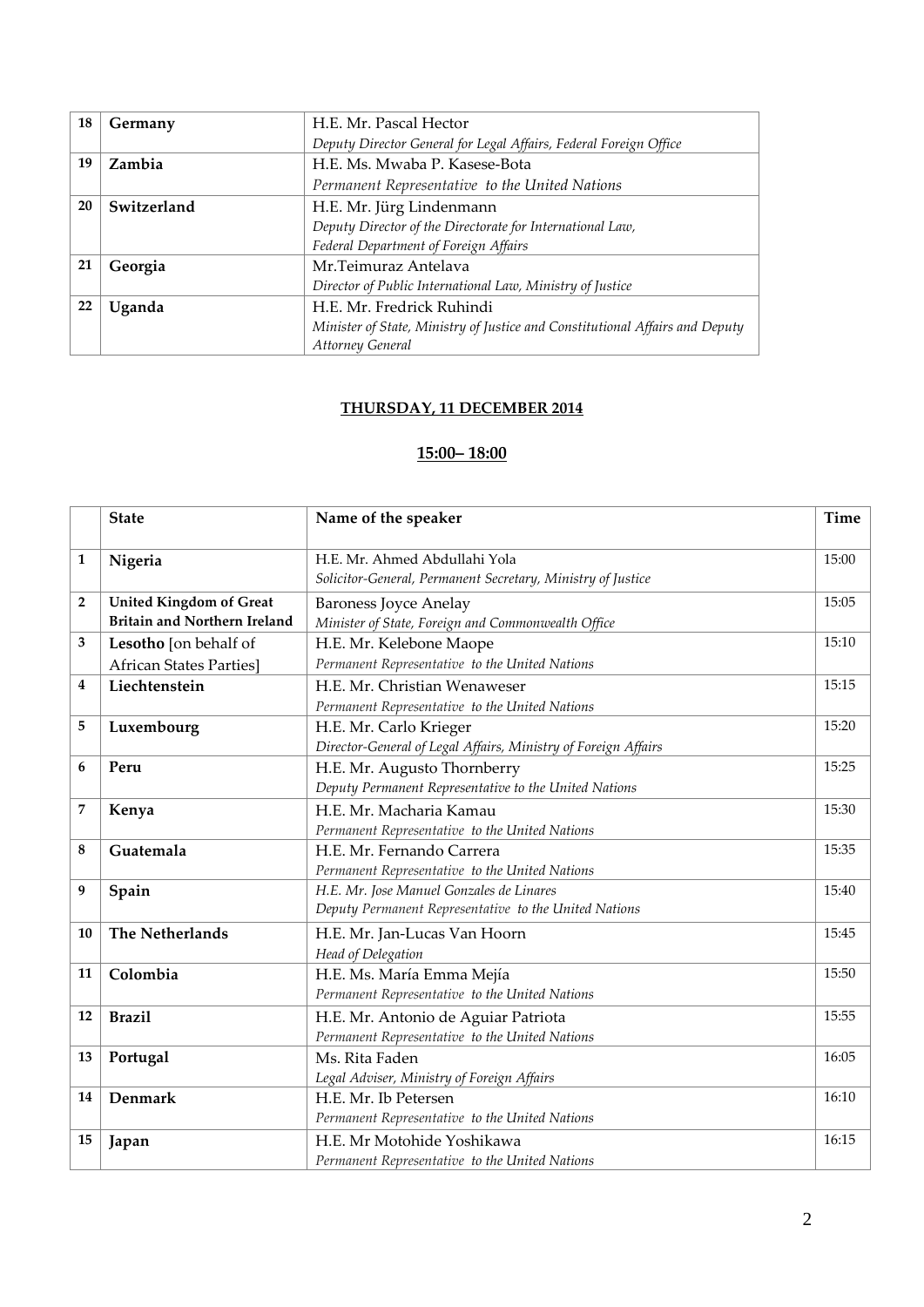| 16 | Ireland           | Mr. James Kingston                                                   | 16:20 |
|----|-------------------|----------------------------------------------------------------------|-------|
|    |                   | Legal Adviser, Department of Foreign Affairs and Trade               |       |
| 17 | Austria           | H.E. Mr. Werner Druml                                                | 16:25 |
|    |                   | Ambassador to the Netherlands                                        |       |
| 18 | Tunisia           | H.E. Mr. Mohamed Karim Ben Becher                                    | 16:30 |
|    |                   | Ambassador to the Netherlands                                        |       |
| 19 | Uruguay           | Mr. Carlos Mata                                                      | 16:35 |
|    |                   | Director, International Law Affairs, Ministry of Foreign Affairs     |       |
| 20 | <b>Costa Rica</b> | H.E. Mr. Juan Carlos Mendoza                                         | 16:40 |
|    |                   | Permanent Representative to the United Nations                       |       |
| 21 | New Zealand       | Ms. Penelope Ridings                                                 | 16:45 |
|    |                   | International Legal Adviser, Ministry of Foreign Affairs and Trade   |       |
| 22 | Albania           | H.E. Mr. Ferit Hoxha                                                 | 16:50 |
|    |                   | Permanent Representative to the United Nations                       |       |
| 23 | Romania           | H.E. Ms. Simona Miculescu                                            | 16:55 |
|    |                   | Permanent Representative to the United Nations                       |       |
| 24 | Chile             | Mr. Álvaro Arévalo Cunich                                            | 17:00 |
|    |                   | Deputy Director of the Legal Department, Ministry of Foreign Affairs |       |
| 25 | Slovakia          | H.E. Mr. František Ružička                                           | 17:05 |
|    |                   | Permanent Representative to the United Nations                       |       |
| 26 | Estonia           | H.E. Mr. Margus Kolga                                                | 17:10 |
|    |                   | Permanent Representative to the United Nations                       |       |
| 27 | Cyprus            | H.E. Mr. Nicholas Emilioy                                            | 17:15 |
|    |                   | Permanent Representative to the United Nations                       |       |

### **FRIDAY, 12 DECEMBER 2014**

|                | <b>State</b>               | Name of the speaker                                              |
|----------------|----------------------------|------------------------------------------------------------------|
| 1              | Norway                     | Mr. Martin Sørbi                                                 |
|                |                            | Director, Legal Department                                       |
| $\overline{2}$ | Tanzania (United           | H.E. Ms. Irene Kasyanju                                          |
|                | Republic of)               | Director, Legal Affairs Unit, Ministry of Foreign Affairs        |
| 3              | Lithuania                  | Mr. Ridas Petkus                                                 |
|                |                            | Deputy Director, Law and International Treaties Department       |
| 4              | Lesotho                    | Mr. Teboho Mohlomi                                               |
|                |                            | Principal Secretary, Ministry of Justice                         |
| 5              | <b>Trinidad and Tobago</b> | H.E. Mr. Gerald Thompson                                         |
|                | [on behalf of CARICOM]     | Director, Treaties, International Agreements and Legal Division  |
| 6              | Latvia                     | H.E. Mr. Janis Mazeiks                                           |
|                |                            | Permanent Representative to the United Nations                   |
| 7              | <b>Sierra Leone</b>        | H.E. Mr. Amadu Koroma                                            |
|                |                            | Deputy Permanent Representative to the United Nations            |
| 8              | <b>Burkina Faso</b>        | H.E. Mr. Der Kogda                                               |
|                |                            | Permanent Representative to the United Nations                   |
| 9              | Sweden                     | H.E. Mr. Anders Rönquist                                         |
|                |                            | Director General for legal Affairs, Ministry for Foreign Affairs |
| 10             | <b>Iceland</b>             | Mr. Matthías G. Pálsson                                          |
|                |                            | Head of Delegation                                               |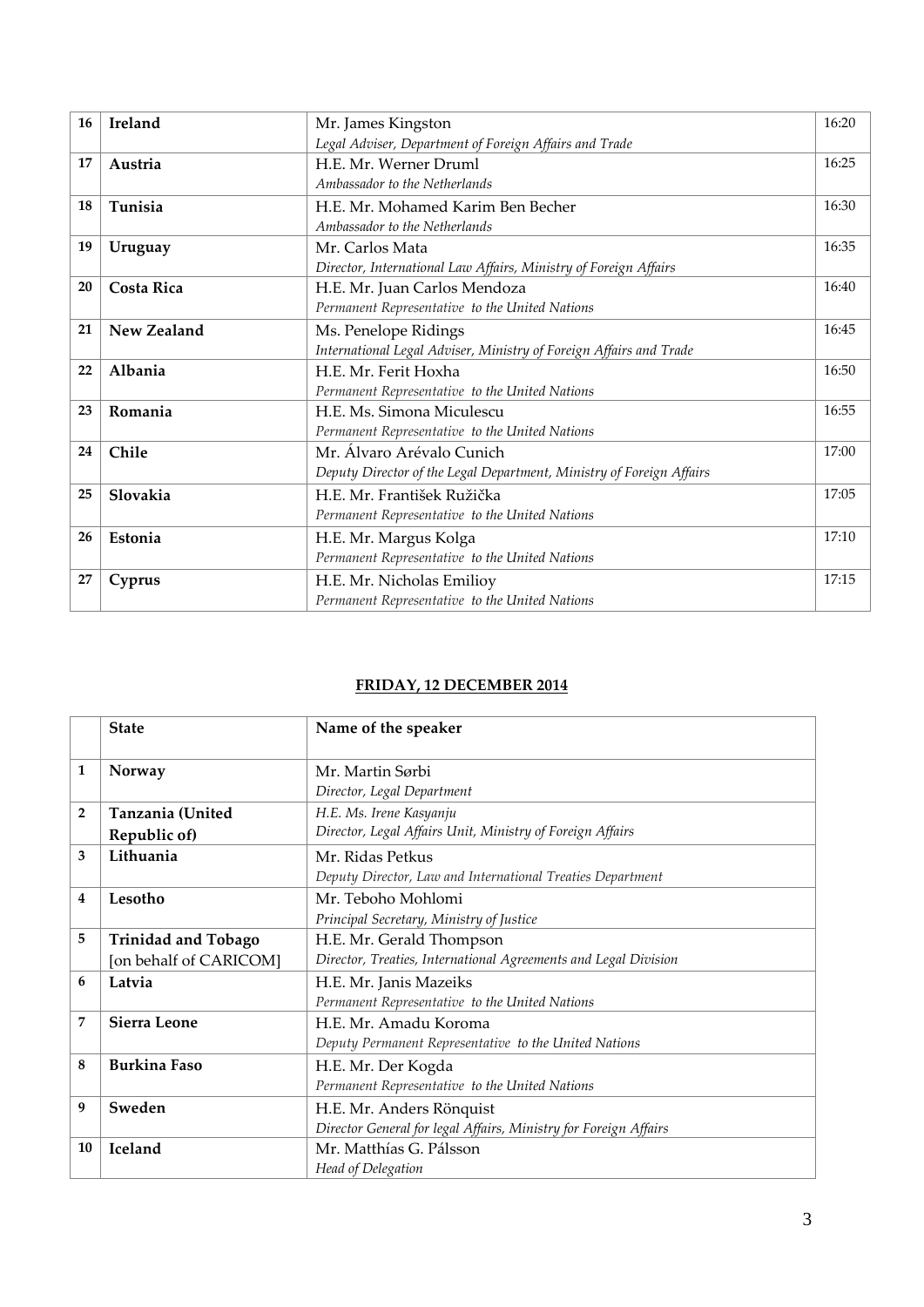| 11 | Philippines            | H.E. Mr. Jaime Victor B. Ledda                                              |
|----|------------------------|-----------------------------------------------------------------------------|
|    |                        | Head of Delegation                                                          |
| 12 | Serbia                 | Mr. Boris Holovka                                                           |
|    |                        | Minister Counsellor, Permanent Mission to the United Nations                |
| 13 | Ecuador                | H.E. Mr. Xavier Lasso                                                       |
|    |                        | Permanent Representative to the United Nations                              |
| 14 | Montenegro             | H.E. Ms. Ivana Pajević                                                      |
|    |                        | Deputy Permanent Representative to the United Nations                       |
| 15 | Bangladesh             | H.E. Mr. Sheikh Mohammed Belal                                              |
|    |                        | Ambassador and Permanent Representative to the International Criminal Court |
| 16 | Jordan                 | Mr. Eihab Omaish                                                            |
|    | [Hashemite Kingdom of] | Deputy Permanent Representative to the United Nations                       |

#### **OBSERVER STATES**

| <b>State</b> | Name of the speaker                                                                                 |
|--------------|-----------------------------------------------------------------------------------------------------|
| 7hina        | Mr. Ma Xinmin<br>Deputy Director-General, Department of Treaty and Law, Ministry of Foreign Affairs |

### **MONDAY, 15 DECEMBER 2014**

#### **OBSERVER STATES**

| <b>State</b>                    | Name of the speaker                                                              |
|---------------------------------|----------------------------------------------------------------------------------|
|                                 |                                                                                  |
| <b>United States of America</b> | H.E. Stephen J. Rapp                                                             |
|                                 | Ambassador-at-Large, Office of Global Criminal Justice, U.S. Department of State |
| <b>Russian Federation</b>       | Ms. Diana Eloeva                                                                 |
|                                 | First Secretary, Legal Department, Ministry of Foreign Affairs                   |
| Israel                          | Mr. Gilead Noam                                                                  |
|                                 | Senior Deputy to the State Attorney, Ministry of Justice                         |

#### **INVITED STATES**

| <b>State</b>              | Name of the speaker                                                      |
|---------------------------|--------------------------------------------------------------------------|
| <b>State of Palestine</b> | H.E. Mr. Riyad Mansour<br>Permanent Representative to the United Nations |

## **INTERNATIONAL ORGANISATIONS**

| Name of organization | Name of the speaker                                                   |
|----------------------|-----------------------------------------------------------------------|
|                      | Organisation internationale de la   H.E. Mr. Paul Robert Tiendrébéogo |
| Francophonie         | Permanent Representative to the United Nations                        |